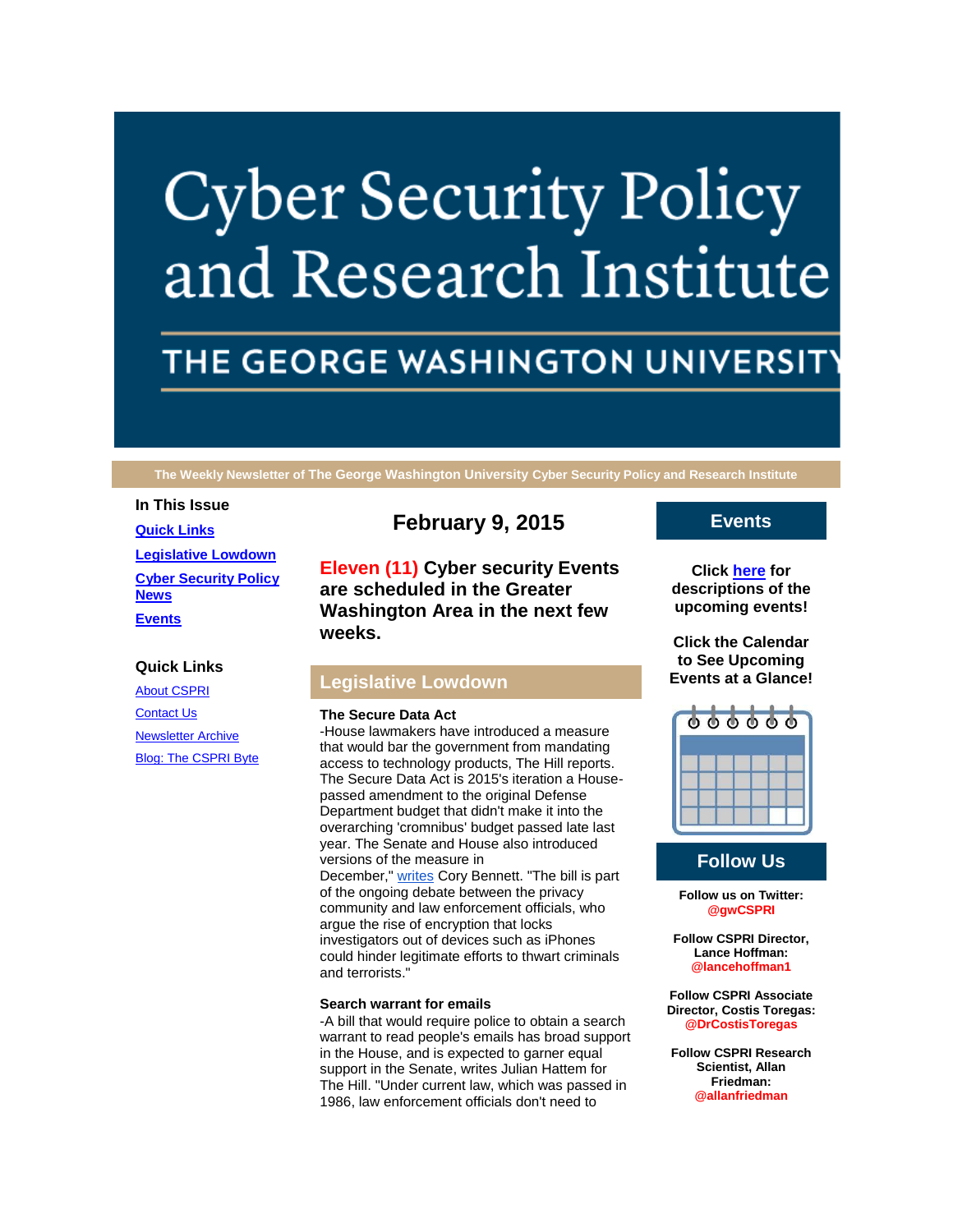obtain a warrant for emails, documents or items stored digitally in the cloud, as long as they are older than 180 days," Hattem [explains.](http://r20.rs6.net/tn.jsp?f=0012ELVHgKGTgzLOVhA6NaIWZeKm5wpqDYXTHWkFNY9C7PE8K-W9v5LS_brGqKUoVFbhbbWIi_Qwj9217hMdJPRrhb1mCraUF1qt543SK0hAhjF4ZBnn0P8BZZee4Xp4-lJuzSZlA5CCF1vdT2QfUEulSJAGYz_dHS9qM8b3sWi9gUD8nT4l3lgg2EOmgDUNxlKrScLPZQn1PkC30ePbWzbOYM60mE-FUh8Ui59ijn-oBdNsApcTPHO-HQILcmN6FVcBHH3y5JWnkyDPeCumw3I5g==&c=B9GRO8qxNEWsoi2mXXCORDnxTW0xsLt4b3BMjsIjwCjfq2kHDtQhbw==&ch=oRkkCtKl8bfbUzDZKFTXU9nKRohARhMWOaSk3BwxWfGSyiAwBip_5Q==) "Instead, they can nab the data with a subpoena, which does not come from a court and is often easier to obtain. Critics on both sides of the aisle say that's an unacceptable loophole and shows how the Electronic Communications Privacy Act has not kept up with the times. Activists from groups as varied as the Heritage Foundation and the American Civil Liberties Union have joined forces to push for an update."

# **Cyber Security Policy News**

### **Anthem breach**

-Anthem Inc., the nation's second largest health insure[r,disclosed](http://r20.rs6.net/tn.jsp?f=0012ELVHgKGTgzLOVhA6NaIWZeKm5wpqDYXTHWkFNY9C7PE8K-W9v5LS_brGqKUoVFbaDbVE-17NpAf36LUh-y1ewBTGXKeJhcTzk65y55IrrvQu579cHm4uwT203TV1iJCPkPrcFkJpf4KuyjTUL3hc4tPtmNh6M_ixz2qaZFcGOsFbU2WAIkMZ2DWqjsCkW6Z-rjaX7-JlTLWDa4_4Yi-3wi8z99xRe-6267NtFfKXrYOFK7pprk2sQ7HlRbA1j8xeQ4NS-IlB36J3vF4JVSTXA==&c=B9GRO8qxNEWsoi2mXXCORDnxTW0xsLt4b3BMjsIjwCjfq2kHDtQhbw==&ch=oRkkCtKl8bfbUzDZKFTXU9nKRohARhMWOaSk3BwxWfGSyiAwBip_5Q==) Wednesday that hackers had broken into its servers and stolen Social Security numbers and other personal data on up to 80 million Americans. The company says it does not believe the thieves took medical records or financial data, and that it will be notifying affected current and former Anthem members (formerly known as Wellpoint) by postal mail.

While the breach affects a large chunk of the American public, there are signs that the intruders were after information on very specific individuals to be used for cyber espionage purposes - not traditional cybercrime and identity theft, KrebsOnSecurity [reports.](http://r20.rs6.net/tn.jsp?f=0012ELVHgKGTgzLOVhA6NaIWZeKm5wpqDYXTHWkFNY9C7PE8K-W9v5LS_brGqKUoVFbZqgRy3u_agjwA6_AznOflOPNY5uKqer3MkPb3rAnnwEw7UB1Ql669G22vvRUbpgJTzphS6E5MsrO11EmWH4gyHjFj8XGY-ZmhsdC7mdPAl6q7YZojYrsgcNC53FYluMtCeEGGfFLmRJ8EQw4KHvkec5NU--UYPBPgNN7g0bN1w4=&c=B9GRO8qxNEWsoi2mXXCORDnxTW0xsLt4b3BMjsIjwCjfq2kHDtQhbw==&ch=oRkkCtKl8bfbUzDZKFTXU9nKRohARhMWOaSk3BwxWfGSyiAwBip_5Q==)

# **Crowdsourcing cybersecurity**

-Companies and even the government routinely miss important clues about successful cyberattacks and data breaches until it's too late. Now, Silicon Valley entrepreneurs are talking about the idea of "crowdsourcing" cybersecurity. The Washington Post explains how this might work: "For one, there would be free and transparent sharing of computer code used to detect cyber threats between the government and private sector. In December, the U.S. Army Research Lab added a bit of free source code, a "network forensic analysis network" known as Dshell, to the mega-popular code sharing site GitHub," The Post's Dominic Basulto explains. "Already, there have been 100 downloads and more than 2,000 unique visitors. The goal, says William Glodek of the U.S. Army Research Laboratory, is for this shared code to "help facilitate the transition of knowledge and understanding to our partners in academia and industry who face the same problems." Read more [here.](http://r20.rs6.net/tn.jsp?f=0012ELVHgKGTgzLOVhA6NaIWZeKm5wpqDYXTHWkFNY9C7PE8K-W9v5LS_brGqKUoVFbRSxnLG5XiNBtBWbTHJPmI02wjeHQc1_AoBMpZrer28R5E_kyiN6s8i_g3SB9_ML3wkSLxmEXvwG-mwoEAHKvsj1l_cB8J1u8CPb4qNrcGajhHCld-ReM0a89Mk3b41ZCLnj93NNwJ_Mv5XBY3Mza480qIEYIfWIUaHgXBmJZQHadjmuuRJc0cSMasZFGWHZ8nN_sxAHDhilOSFTq8gckDm7RrOI5EK7BqpVfySJGHBvbApUZJcRe6B8JXSt4jj0LNdcJYdui3FS23rpJlxS6f8g8n5O5Kq-vvje7-PcmJk2X9oWh3AIOgBUn6Kksfux9YL0VgBWUk8vWafcf1ou5bzCRpNXOreaJv-TlrVlzdxcF_FZPg_sk22Td0c5-3HJPDkHB5Hk3NOMLJk8Pk0IXVGdz8MLIz5D_&c=B9GRO8qxNEWsoi2mXXCORDnxTW0xsLt4b3BMjsIjwCjfq2kHDtQhbw==&ch=oRkkCtKl8bfbUzDZKFTXU9nKRohARhMWOaSk3BwxWfGSyiAwBip_5Q==)

### **TurboTax: account takeovers**

-TurboTax owner Intuit Inc. [said](http://r20.rs6.net/tn.jsp?f=0012ELVHgKGTgzLOVhA6NaIWZeKm5wpqDYXTHWkFNY9C7PE8K-W9v5LS_brGqKUoVFbjtb3QuIEBuxy_z9bm-uuUUtjga4jDoVTvmX32KvR4n0Jwrpyy6WmKBkIlBuaI_R11BWOZ8Qk6gT56VxTQfhHXUNwAntFS-fucD9w4wJ9HWqpEdF9C_tyQnWf6qyeJfabrXRqhDR7hG3QyFXnJjti-chbUQWinV-QjbPdgsG-Zuam0RCyyBYDyKGjMPQPhjz74OBfAU7_e9mNthPE-KcbjQ==&c=B9GRO8qxNEWsoi2mXXCORDnxTW0xsLt4b3BMjsIjwCjfq2kHDtQhbw==&ch=oRkkCtKl8bfbUzDZKFTXU9nKRohARhMWOaSk3BwxWfGSyiAwBip_5Q==) last week that it was temporarily suspending the transmission of